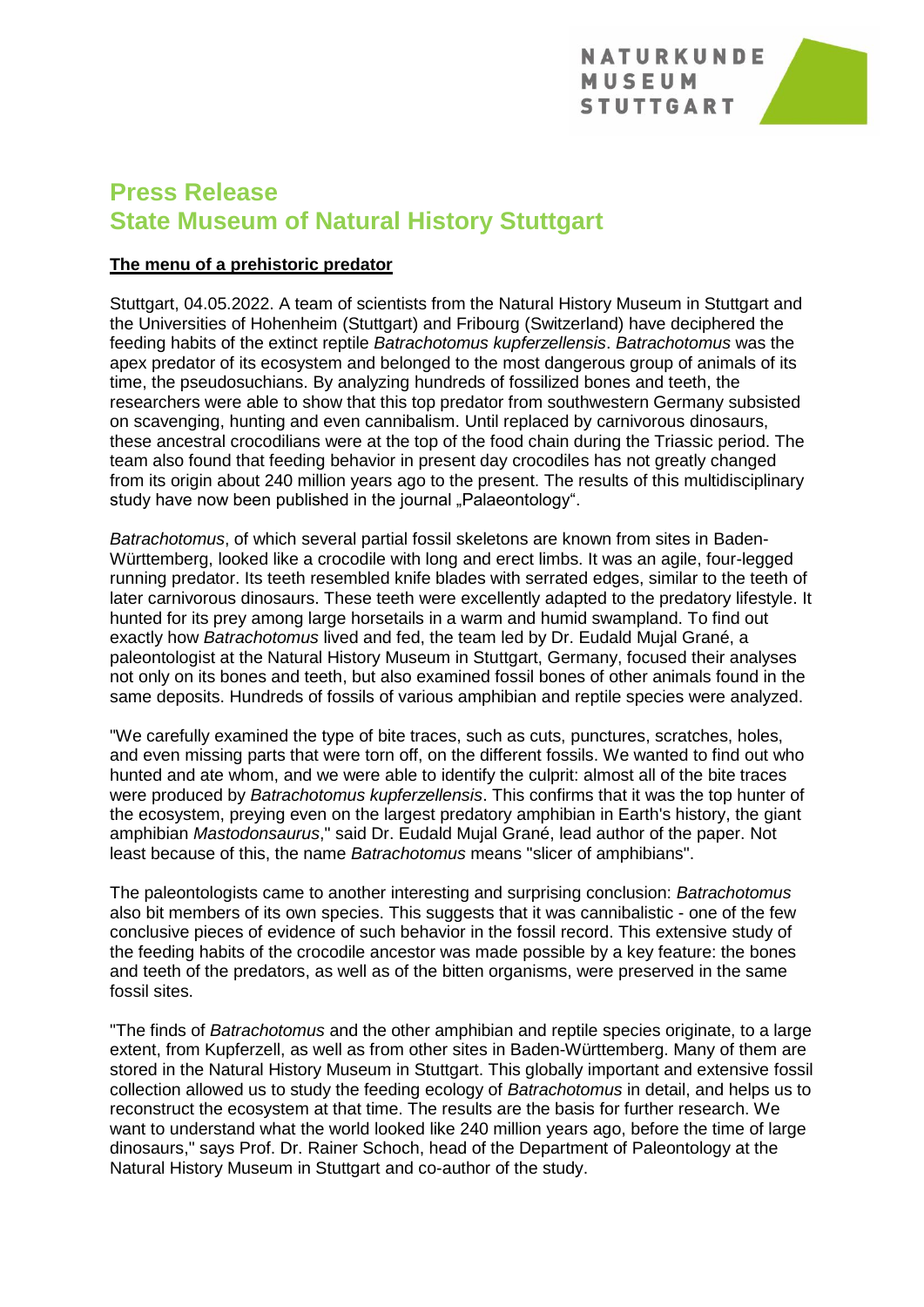**NATURKUNDE** MUSEUM **STUTTGART** 



Comparisons with similar teeth from other extinct reptiles also shed light on the ecological status of the pseudosuchians. Although crocodile ancestors and dinosaurs had similarly shaped teeth, their eating habits differed. The scientists found, however, that the bite traces of fossil and living crocodiles are strikingly similar to those of their ancestor *Batrachotomus*. They see this as evidence of the successful ecology of a group of animals that once stood at the top of the food chain, later lived in the shadow of the dinosaurs and survived many mass extinctions.

## **For the editors**

#### **Original publication:**

Eudald Mujal, Christian Foth, Erin E. Maxwell, Dieter Seegis, Rainer R. Schoch: Feeding habits of the Middle Triassic pseudosuchian *Batrachotomus kupferzellensis* from Germany and palaeoecological implications for archosaurs. Palaeontology, DOI:<https://doi.org/10.1111/pala.12597> Published: 03.05.2022

#### **Contact:**

Dr. Eudald Mujal Grané State Museum of Natural History Stuttgart, Germany Phone ++49/(0)711/89 36/170 Mobile ++49/(0)176/20287232 E-mail: eudald.mujalgrane@smns-bw.de

Prof. Dr. Rainer Schoch State Museum of Natural History Stuttgart, Germany Phone ++49/(0)711/89 36/143 E-mail: rainer.schoch@smns-bw.de

Dr. Eudald Mujal Grané and Prof. Dr. Rainer Schoch are at your disposal for further information.

### **Press contact:**

Meike Rech State Museum of Natural History Stuttgart, Germany Phone ++49/(0)711/8936/107 E-Mail: meike.rech@smns-bw.de

#### **Image material:**

Image: *Batrachotomus\_Modell\_SMNS\_R.Harling.jpg:* Description: The model of the crocodile-ascendant *Batrachotomus kupferzellensis*. The prehistoric predator lived about 240 million years ago in the area of today's southwest Germany. Photo/Copyright: SMNS, R. Harling

Image: *Eudald\_Mujal \_Diorama\_Lettenkeuper\_SMNS\_M.Rech.jpg:* Description: Dr. Eudald Mujal Grané in front of a reconstruction of the habitat of *Batrachotomus*. *Batrachotomus* lived in horsetail swamps 240 million years ago, in a warm, humid climate.

Photo/Copyright: SMNS, M.Rech.